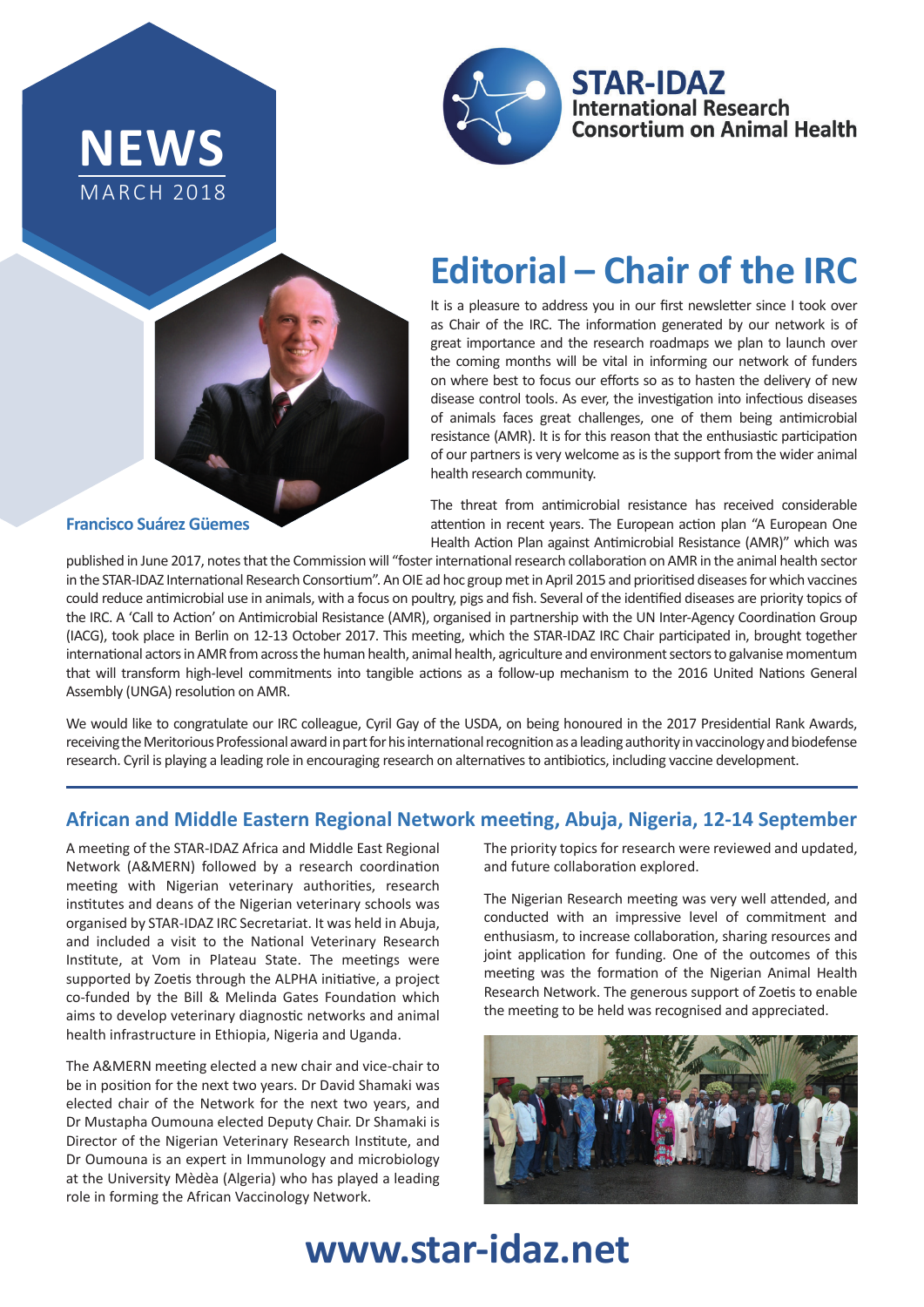### **Global Foot and Mouth Disease Research Alliance (GFRA) scientific meeting**

The biennial scientific meeting of the Global Foot and Mouth Disease Research Alliance (GFRA) took place in Incheon (Republic of Korea) on the 25 – 27 October 2017. The meeting brought together scientists from the global FMD research community to share and discuss recent advances towards a better understanding of FMD and its control, in order to enhance collaboration on innovative solutions for preventing and responding to outbreaks of the disease. The event brought together about 200 participants, including researchers, vaccine suppliers, policy makers, operation managers, and representatives from intergovernmental organisations (FAO and OIE). STAR-IDAZ IRC representatives also participated in the meeting.

One of the main aims of the meeting was to identify the research priorities and the problems that need to be solved to develop more effective strategies for controlling FMD. The information collated at the meeting will be used to form the basis for a detailed research gap analysis that will be organised by the GFRA in 2018, with a research gap analysis meeting planned for Buenos Aires on 12 – 14 June. The STAR-IDAZ IRC will provide support to this initiative, as the gaps identified will serve to build research roadmaps to guide future research on FMD.

### **Animal Health Roadmaps**

One of the functions of the SIRCAH (Secretariat of the International Research Consortium on Animal Health) is to support the Working Groups in producing animal health research roadmaps. A roadmap for a priority topic, such as bovine tuberculosis, will show all the significant steps that have to be taken, and problems that have to be solved, based on identified Leads, in order to provide a workable solution such as a vaccine.

SIRCAH has been working with an organisation, Viadynamics (**www.viadynamics.com**) using their 'Lead model' to help analyse priority topics to clarify problem, identify gaps in knowledge and principle barriers to solving the problems, and developing solutions. Each lead will consider the Research Question ("What are we trying to achieve?", "What is the problem we are trying to solve?"), Challenge ("What are the scientific and technological challenges/Knowledge gaps needing to be addressed"), and Solution Routes ("What approaches could/should be taken to address the Research Question?"), Dependencies (What else needs to be done before we solve this need) and State of the Art (Existing knowledge including success and failures). Current research projects will be linked to the challenges associated with each lead allowing users to assess the extent to which the challenges are being addressed and identifying areas requiring further attention.

Working with the Scientific Committee and Working Groups, SIRCAH is currently constructing roadmaps for priority topics including bovine tuberculosis, PRRS, Brucellosis, tick-borne diseases, and vaccine development. The aim is to have these

for all of the priority topics. The roadmaps will provide a way of visualizing a complex problem showing the gaps and helping to decide what projects need to be developed to create workable solutions.

When completed the roadmaps will be accessible on the STAR-IDAZ IRC web site and will provide a valuable tool for the research community, including researchers and funders.

## **GRAbTB Research Gaps and Roadmaps**

Bovine tuberculosis (bTB) was identified by STAR-IDAZ as a priority disease and a Research Gap Analysis and Prioritisation Workshop was held in Cardiff in 2014. These gaps were refined and built upon at a gap analysis workshop in Rabat in 2015 when the Global Research Alliance for bTB (GRAbTB), a working group of STAR-IDAZ, led by Glyn Hewinson and Vivek Kapur, was launched. The vision, mission, strategic goals, and governance structure were developed and an MoU signed by 15 partner organisations from 8 countries. Research roadmaps were developed in 2017 from the Cardiff and Rabat gaps for 1) Vaccine development, 2) Diagnostic test development, 3) Epidemiology and control, and 4) Socioeconomics.

On 11 December 2017, a review of the UK-Funded (BBSRC-Defra-NC3Rs) ERADbTB [Eradication of bovine tuberculosis through basic research and discovery] research programme was held in Birmingham, UK involving over 50 researchers from the ERADbTB programme, with the principal investigators presenting the impacts, results and outputs of their research projects. The following day, a GRAbTB Research Roadmap Workshop was held which involved all of those from the ERADbTB review as well as eight additional international experts. Glen Gifford, the IRC Scientific Committee member assigned to bTB, gave a talk titled 'A multisectoral roadmap for zoonotic TB and relevance for GRAbTB' in which he introduced the recently published Roadmap for Zoonotic Tuberculosis (WHO/OIE/FAO/The Union, 2017) and its ten priorities grouped into three core themes. The first of these themes is 'Improve the Scientific Base' with the third priority under this theme being to 'Address research gaps' – a primary focus of the STAR-IDAZ IRC and GRAbTB.

This workshop aimed to validate the research roadmaps developed by GRAbTB to help the IRC identify gaps and guide future funding, and also to support the third priority of the Zoonotic TB Roadmap. The GRAbTB roadmaps were circulated to all before the workshop and an online survey asked a number of questions, the responses to which were used to refine the roadmaps prior to discussion at the workshop. The outputs of these discussions have now been used to help develop lead summaries underpinning the vaccine and diagnostics roadmaps with specific challenges and possible solution routes. Once current and planned research activities from IRC partners have been mapped onto the bTB roadmaps they will be available on the STAR-IDAZ IRC website.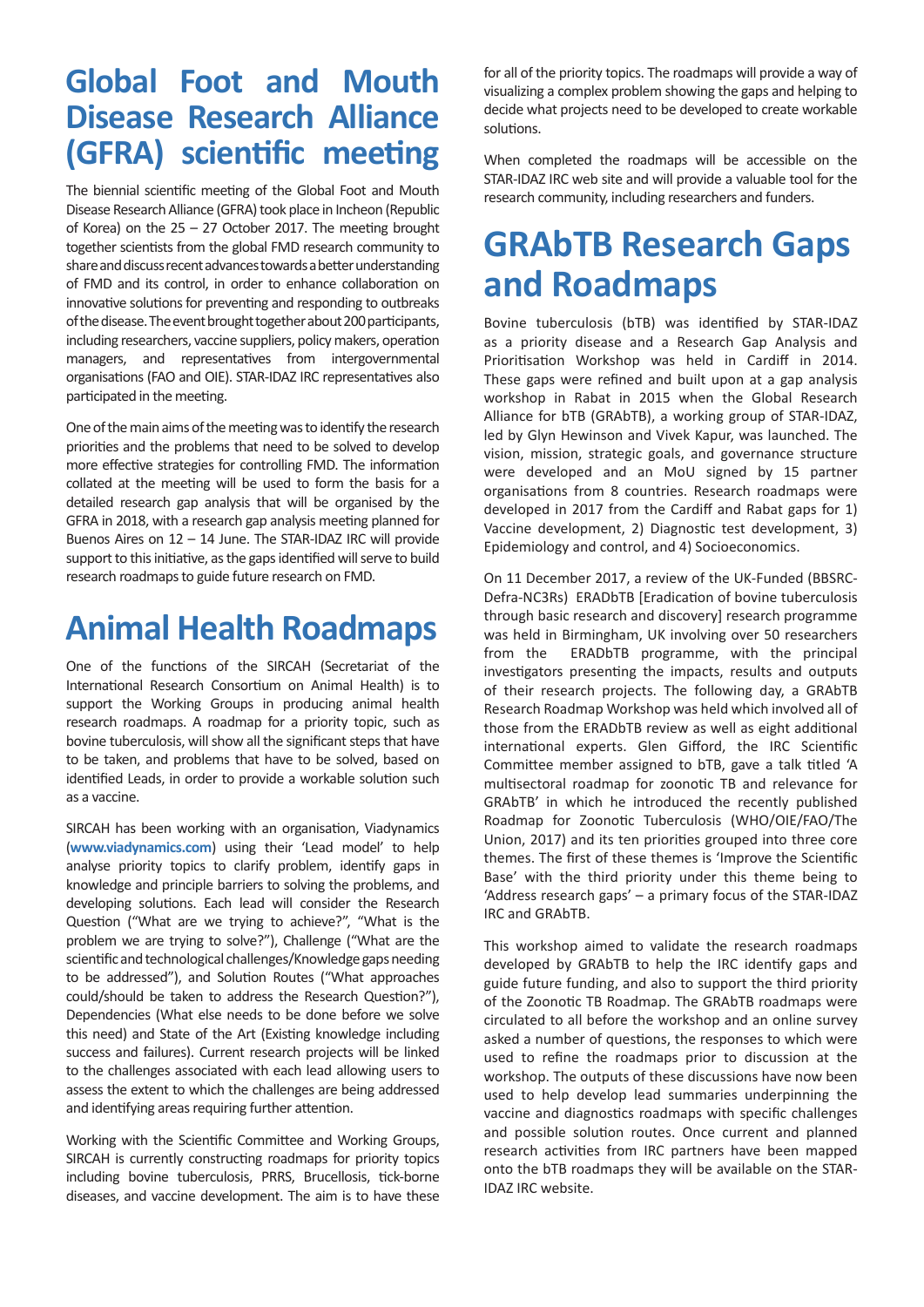# **IRC Scientific Committee**

The Scientific Committee (SC) met for the first of its biannual meetings in February, which was held at the Kimron Veterinary Institute, in Tel Aviv, Israel. The hosts were Dr Irit Davidson, a Senior Researcher at Kimron and a member of the SC, and Dr Michel Bellaiche, former Director of the Institute and recently appointed Chief Veterinary Officer for Israel.

The meeting was chaired by Dr Wim van der Poel, of the Central Veterinary Institute of Wageningen University and Research Centre.

The meeting examined the development of 'Lead Roadmaps' for the six priority topics that had been previously selected, bovine tuberculosis, PRRS, brucellosis, African swine fever, veterinary vaccinology and helminthoses. Other priority topics to be taken forward include FMD, vectorborne diseases, coronaviruses, and innovative anti-infective approaches (including alternatives to antibiotics). The meeting also considered which topics should be added to the list of priority diseases. Other topics covered in the meeting were the SC representation on the working groups, Open data, IP and early engagement with industry, the agenda for the Executive Committee meeting in Madrid, and assessing the impact of the IRC.

The SC was also able to interact with researchers during a tour of the Kimron laboratories and learn about coping with transboundary diseases when in the crossroads of Asia, Africa and Europe. The SC members were also treated to a cultural and historical tour of the old city of Jerusalem, to get to grips with 3000 years of history.

The Scientific Committee's role is to consider the scientific merit of proposals of the Executive Committee (EC); act as a scientific coordinating body; propose research priorities, policies, and guidelines for the EC; identify the need for new Working Groups (WG), define their mission, support them in gap analysis and research prioritization, report on their progress to the EC and exchange of protocols and



Scientific Committee Meeting 19-20 February 2018, Tel Aviv, Israel

best practice for the IRC to reach its scientific goals. The full mandate and information about the Scientific Committee can be found on the **STAR-IDAZ-IRC web-site**.

Members of the Scientific Committee are: Don Knowles (Animal Disease Research Unit, ARS-USDA-PWA, USA); Dieter Schillinger (ILRI); Gary Entrican (Moredun Research Institute); Martin Beer (Friedrich Loeffler Institut, Germany); Edwin Claerebout (Ghent University, Belgium); Wim van der Poel (Wageningen University, Netherlands); Denis Kolbasov (Russian Academy for Agricultural Sciences); Stéphan Zientara (Agence nationale de sécurité sanitaire de l'alimentation, de l'environnement et du travail, ANSES); Bruno Goddeeris (Ghent University, Belgium); Clara María Marín Alcalá (Centro de Investigación y Tecnología Animal (CITA), Spain); Gustavo Zielinski (Instituto Nacional de Tecnologia Agropecuaria, Argentina); Glen Gifford (Canadian Centre for Veterinary Biologics, CFIA, on secondment to OIE); Jeremy Salt (GALVmed); Anette Bøtner, (DTU National Veterinary Institute, Denmark); Irit Davidson (Kimron Veterinary Institute, Israel); Sergio Rosati (University of Turin, Italy).

### **DISCONTOOLS launches new website**

**DISCONTOOLS**, the open-access database identifying research gaps to improve the control and management of more than 50 infectious diseases in animals – has just launched a new website with updated info for most of the prioritised diseases. DISCONTOOLS aims to help the development of new DISease CONtrol TOOLS including diagnostics, vaccines, and pharmaceuticals to reduce the burden of animal diseases.

The new website includes a more user-friendly interface for the database, making retrieval of information both easier and more flexible. Customisable searches allow for a more in-depth review of the data available. Research bodies can select their topics of interest, compare the selected topics across diseases and prioritise these diseases across a range of criteria.

Starting out as an EU FP7 project in 2009 for prioritising research gaps in animal health management, DISCONTOOLS, in 2014 it recieved financial support of a range of national funders in the EU. With disease information provided by global experts from academia, government bodies and the animal medicines industry, the project also contributes to the **STAR-IDAZ International Research Consortium for Animal Health**. The gaps identified through DISCONTOOLS now serve as a baseline on which the STAR-IDAZ IRC, along with public and private bodies can develop road maps and strategic research agendas.